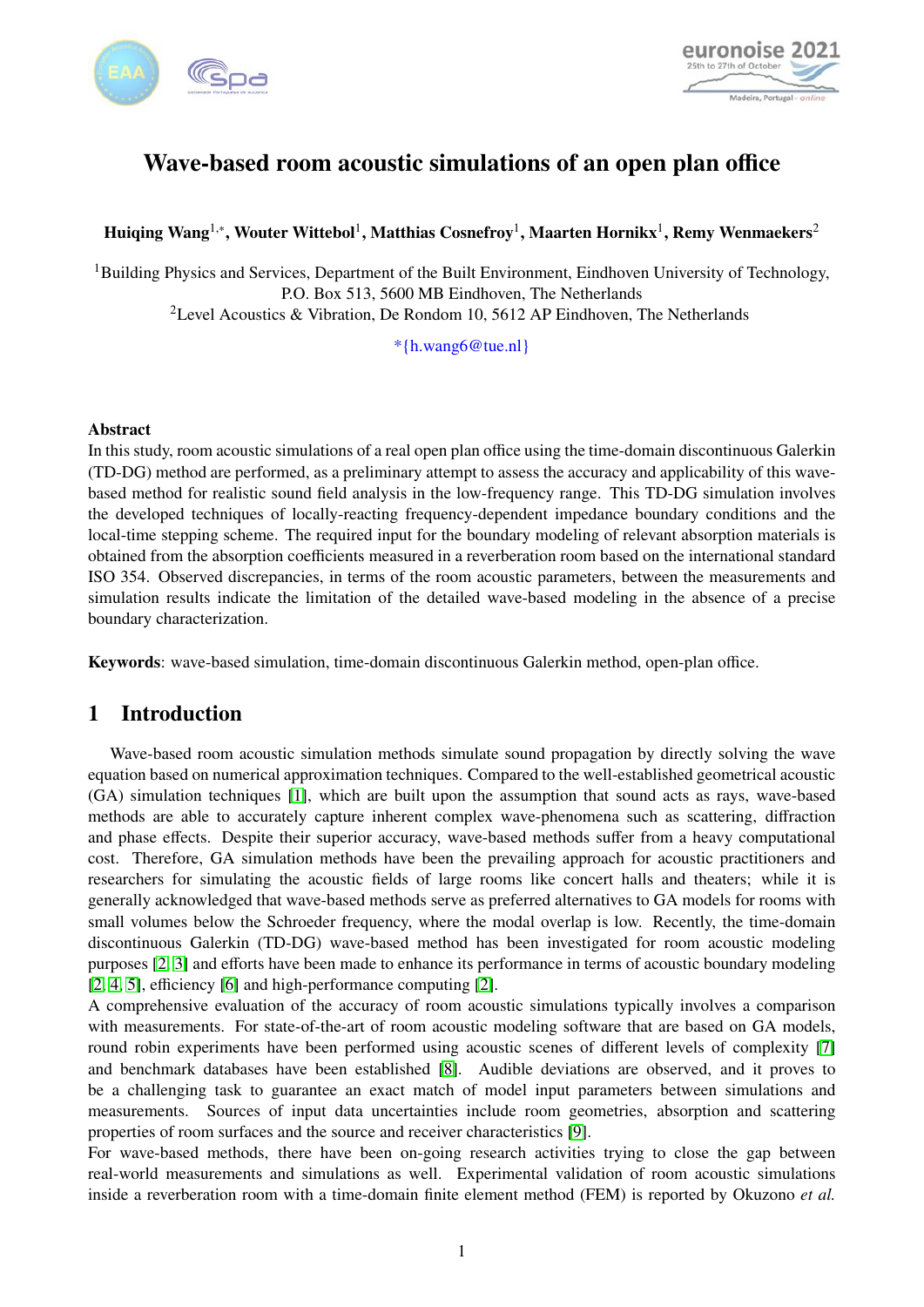

[\[10\]](#page-8-9), and a decent agreement of band-limited room impulse responses is observed in three separate octave bands. Comparisons of different boundary representations of porous absorbers in small rooms are performed respectively within the framework of the frequency-domain FEM model [\[11\]](#page-8-10) and the TD-DG model [\[12\]](#page-9-0), highlighting the effects of extended reaction of boundary materials for room acoustics. For the TD-DG method, previous validation work [\[3\]](#page-8-2) has been done inside an empty reverberation room, where the walls are modeled with a uniform real-valued impedance. Later on, benchmark tests with various furniture inside were conducted [\[13\]](#page-9-1) and the good match with measurements indicate the strong potential for more challenging and larger room scenarios. Another recent study compares measurements with simulation results from the TD-DG method in a small rectangular room with porous absorbers, with a focus on establishing a comprehensive validation and uncertainty quantification framework in wave-based room acoustic simulations [\[14\]](#page-9-2). It was found that the input uncertainties associated with the absorption properties makes it intractable to predict common room acoustic parameters within just noticeable difference (JND) thresholds.

In this study, the TD-DG method is applied to simulate the acoustics of a large real open plan office in the low-to-middle frequency range (125 Hz to 500 Hz octave bands), with the aim of assessing the accuracy and applicability of this wave-based method for realistic sound field analysis. The ground truth references to be compared with are measurement results, which were previously published in a study on how room acoustic parameters are affected with varying configurations of furniture and sound absorbing barriers [\[15\]](#page-9-3). The acoustic properties of involved boundary surfaces are characterized based on standardized reverberation room measurements [\[16\]](#page-9-4). The required specifications of complex-valued reflection coefficients for the wave-based calculations are obtained by transforming the measured Sabine absorption coefficients. The comparison between the simulation and measurement results are conducted in terms of six room acoustic parameters that are derived from the room impulse response.

The paper is organized as follows. The description of the reference room measurements is presented in Sec. [2.](#page-1-0) Sec. [3](#page-2-0) describes the setup of the wave-based simulation model and the approach used for retrieving complex-valued impedance boundary data. Section [4](#page-5-0) presents the comparison of simulation results with measurements, as well as discussions on the potential limitations of the current wave-based model.

### <span id="page-1-0"></span>2 Reference measurement

### 2.1. Measurement room and procedures

As shown in Fig. [1,](#page-2-1) the open plan office under study has a long and narrow floor plan with windows along the walls. Small closed rooms indicated by the blue areas are present to subdivide the long space. The room has a volume of 962  $m<sup>3</sup>$  and the ceiling is 2.9 m tall. During the measurements, the room was completely empty except for the 5 workstation islands. Within each group of 4 workstations, two variations of the setup are considered:

- V1: only tables in the room,
- V2: tables with dividing panels and side panels.

The source location and the 9 receiver locations are denoted by the red and yellow circles respectively, with the exact position of the source and of one receiver  $(R_9)$  provided. The table depth for each sitting position is 0.8 m and the source and microphones are positioned 0.3 m away from the tables. More geometrical details can be found in Ref. [\[15\]](#page-9-3). The measurements have been performed following ISO 3382-3 [\[17\]](#page-9-5). An omnidirectional sound source (B&K 4292) and omnidirectional microphones were connected to a laptop with measurement software Dirac 6 (B&K 7841) via a triton USB device (AE) and an amplifier (B&K 2734).

### 2.2. Acoustic properties of room materials

The room has a sound absorbing suspended ceiling of 20 mm thick Rockfon panels with an air cavity of at least 200 mm. The floor is covered with carpet. Dividing and side panels, which are made of 25 mm chipboard,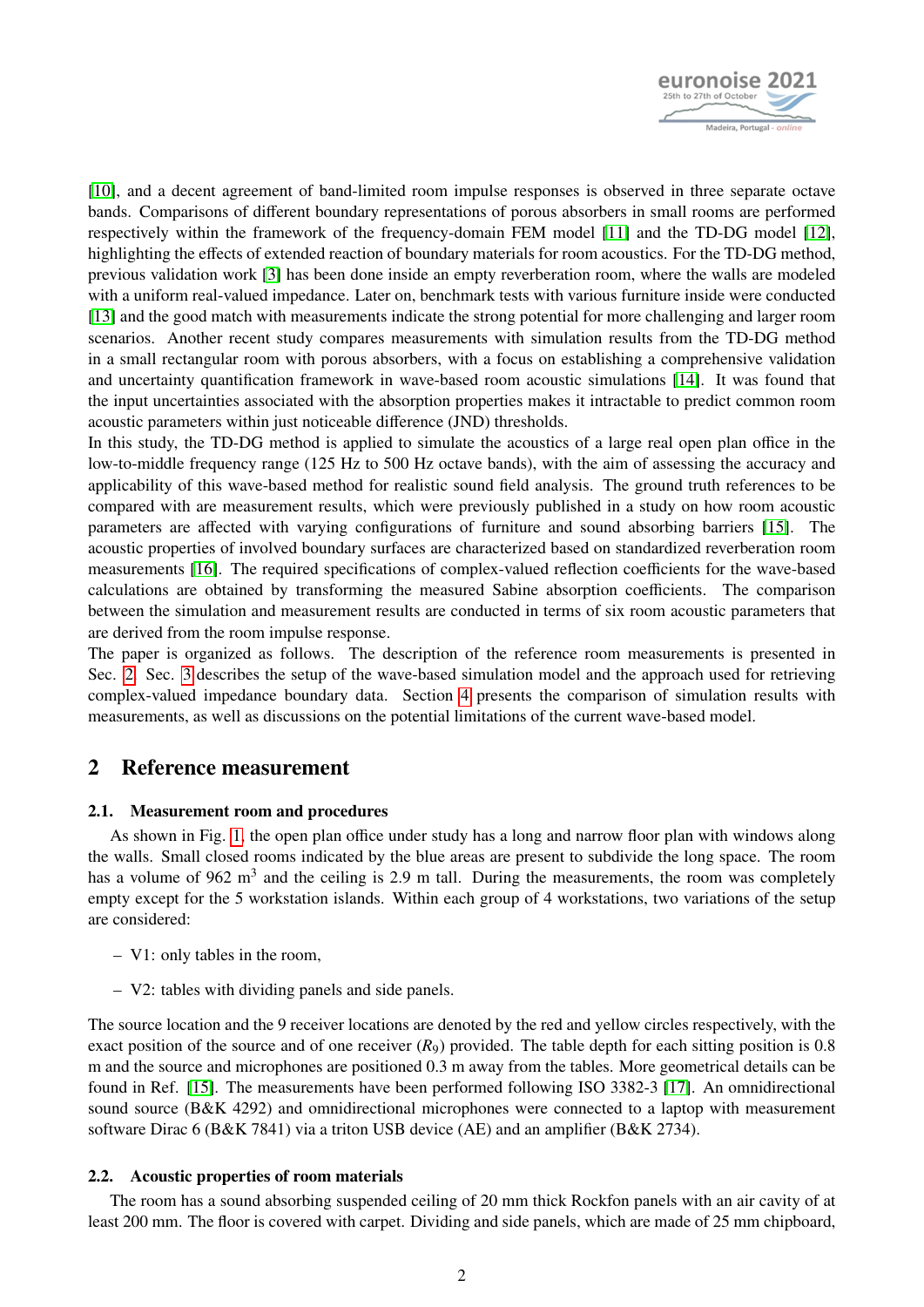

<span id="page-2-1"></span>

Figure 1: Pictures of the measured open plan office and its floor plan in top view.

stand on the floor and have a height of 1.5 m. To increase sound absorption, 30 mm thick melamine foam is applied to both sides of the upper 1.3 m part of the dividing panels that are along the y-direction.

The acoustic properties of the room surface materials, which are represented with the Sabine absorption coefficients in this work, are measured in a reverberation chamber according to ISO354 [\[16\]](#page-9-4) and are available in octave bands as shown in Table [1.](#page-2-2) The Sabine absorption coefficients are measured by the reverberation chamber method as follows:

$$
\alpha_{Sab} = \frac{55.3V}{Sc_0} \left(\frac{1}{T_2} - \frac{1}{T_1}\right),\tag{1}
$$

where *V* is the volume of the reverberation chamber, *S* is the area of the material sample,  $T_1$  is the reverberation

<span id="page-2-2"></span>Table 1: Measured Sabine absorption coefficients  $\alpha_{Sab}$  of materials in octave bands. The values in parentheses are the estimated size-corrected ones used in simulations, as described in Sec. [3](#page-4-0)

| Frequency [Hz]/Materials | Ceiling | Foam                                       | Carpet |
|--------------------------|---------|--------------------------------------------|--------|
| 125                      |         | $0.45(0.45)$   $0.10(0.11)$   $0.02(0.01)$ |        |
| 250                      |         | $0.70(0.72)$   0.35 (0.33)   0.03 (0.03)   |        |
| 500                      |         | $0.90(0.87)$   0.60 (0.62)   0.07 (0.08)   |        |

time for an empty condition, and  $T_2$  is the reverberation time with the test sample. It should be mentioned that due to the limited volume of the reverberation chamber, the measurements for the suspended ceiling are performed with the mounting type E-200 of ISO 354 [\[16\]](#page-9-4), *i.e.*, placing the test sample with a 200 mm cavity behind it.

### <span id="page-2-0"></span>3 Wave-based modeling

### 3.1. Brief description of the time-domain DG method

The simulations are performed using an in-house simulation tool based on the TD-DG method. This section presents the main formulations whereas additional details can be found in Refs. [\[3,](#page-8-2) [4,](#page-8-3) [6\]](#page-8-5). Under the assumption of lossless propagation medium, the sound propagation is governed by the following partial differential equations

<span id="page-2-3"></span>
$$
\frac{\partial q}{\partial t} + \nabla \cdot \boldsymbol{F}(q) = \frac{\partial q}{\partial t} + A_j \frac{\partial q}{\partial x_j} = 0,
$$
\n(2)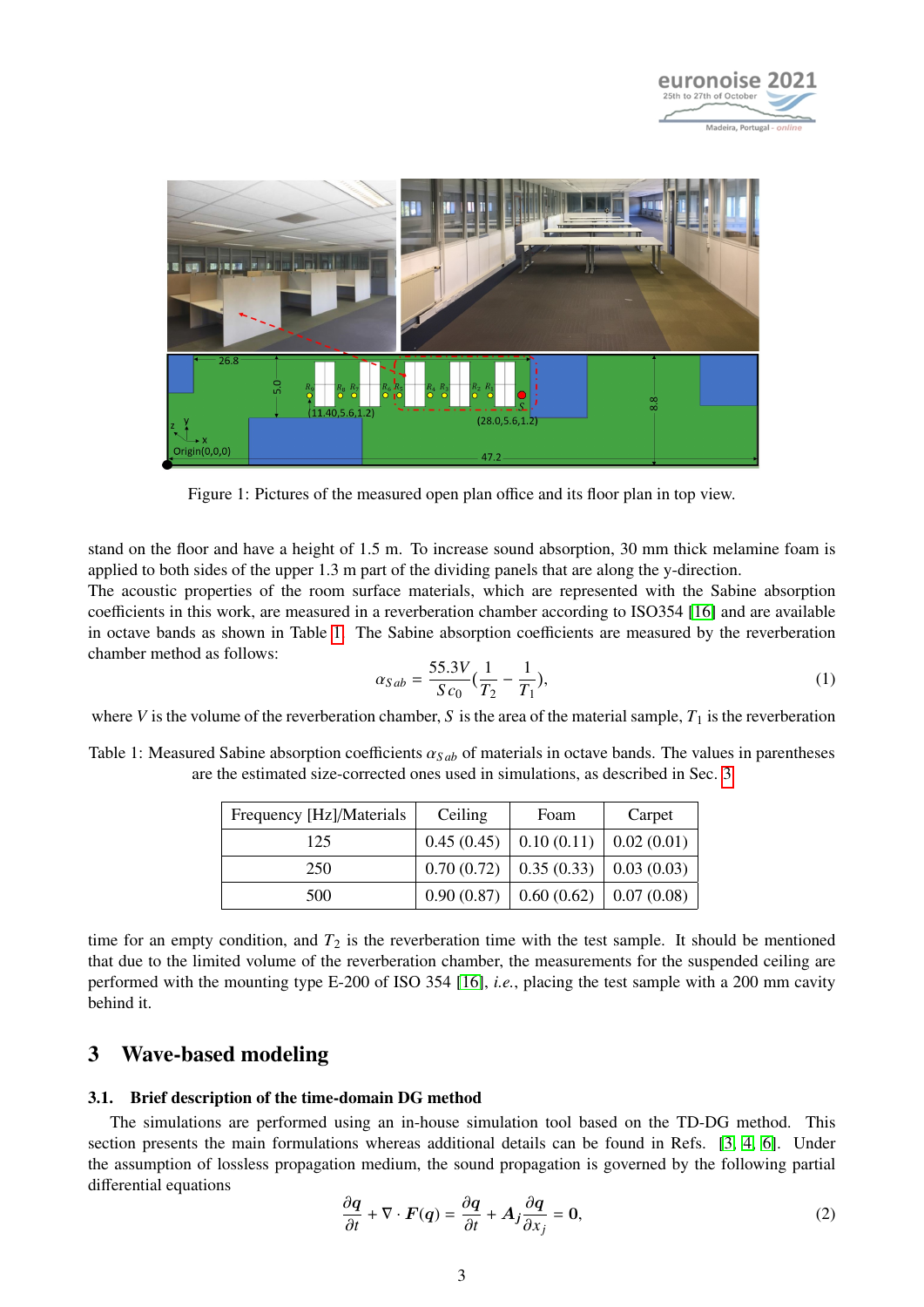

where  $q(x, t) = [u, v, w, p]^T$  is the acoustic variable vector, containing the particle velocity component  $[u, v, w]$ <br>and the sound pressure *n*, *o* is the constant air density and *c* is the constant speed of sound. The constan and the sound pressure  $p$ .  $\rho$  is the constant air density and  $c$  is the constant speed of sound. The constant flux Jacobian matrix A*<sup>j</sup>* reads

$$
A_{j} = \begin{bmatrix} 0 & 0 & 0 & \frac{\delta_{xj}}{\rho} \\ 0 & 0 & 0 & \frac{\delta_{yj}}{\rho} \\ 0 & 0 & 0 & \frac{\delta_{zj}}{\rho} \\ \rho c^{2} \delta_{xj} & \rho c^{2} \delta_{yj} & \rho c^{2} \delta_{zj} & 0 \end{bmatrix},
$$
(3)

with coordinate index  $j \in [x, y, z]$ . Let  $D^k$  be a set of simplex and geometrically conformal elements that discretize the computational domain  $\Omega_{i,j}$ ,  $\Omega_{i,j} = |A^k \cap D^k|$ . The local solution  $\sigma^k(x, t)$  in element  $D^k$ discretize the computational domain  $\Omega_h$ , *i.e.*,  $\Omega_h = \bigcup_{k=1}^K D^k$ . The local solution  $q_h^k(x, t)$  in element  $D^k$ , where subscript *h* denotes the numerical approximation, is given by:

<span id="page-3-1"></span><span id="page-3-0"></span>
$$
q_h^k(x,t) = \sum_{i=1}^{N_p} q_h^k(x_i^k, t) l_i^k(x),
$$
\n(4)

where  $q_h^k(x_i^k, t)$  are the unknown nodal values and  $l_i^k(x)$  is the multi-dimensional Lagrange polynomial basis<br>of order N, which satisfies  $l^k(x^k) = \delta_{ij}$ . N, is the number of local basis functions (or nodes) inside a s of order *N*, which satisfies  $l_i^k(x_j^k) = \delta_{ij}$ .  $N_p$  is the number of local basis functions (or nodes) inside a single<br>element and is equal to  $(N + d)(N/d)$  for simplex elements, where d is the dimensionality. After the Gale element and is equal to  $(N + d)!/(N!d!)$  for simplex elements, where *d* is the dimensionality. After the Galerkin projection and integrating by parts twice, the semi-discrete nodal DG formulation of Eq. [\(2\)](#page-2-3) reads:

$$
\int_{D^k} \left( \frac{\partial q_h^k}{\partial t} + \nabla \cdot \boldsymbol{F}_h^k(q_h^k) \right) l_i^k \mathrm{d} \boldsymbol{x} = \int_{\partial D^k} \boldsymbol{n} \cdot \left( \boldsymbol{F}_h^k(q_h^k) - \boldsymbol{F}^* \right) l_i^k \mathrm{d} \boldsymbol{x},\tag{5}
$$

where  $n = [n_x, n_y, n_z]$  is the outward normal vector of the element surface  $\partial D^k$ .  $F^*$  is the numerical flux across alomation  $\partial D^k$  and in this study, the upwind numerical flux is used throughout the whole domain element intersection  $\partial D^k$  and in this study, the upwind numerical flux is used throughout the whole domain hecause of its low dispersive and dissipation error. The semi-discrete formulation is obtained by substituting because of its low dispersive and dissipation error. The semi-discrete formulation is obtained by substituting the nodal basis expansion Eq. [\(4\)](#page-3-0) into the strong formulation Eq. [\(5\)](#page-3-1). The resulting vector-matrix form of the formulation and more details of the implementation can be found in Ref. [\[3\]](#page-8-2).

Locally reacting time-domain impedance boundary conditions (TDIBC) are weakly enforced through the numerical flux terms, where the reflected characteristic wave is expressed as the convolution between the reflection coefficient at normal incidence and the incident characteristic wave. The method of auxiliary differential equations is used to calculate the convolution. The reflection coefficient is represented by the multi-pole model as described in Ref. [\[4\]](#page-8-3).

The semi-discrete system with a 6th order spatial approximation is integrated in time using a 5th order explicit Taylor series integrator based on the arbitrary high-order derivatives (ADER) methodology, with a local time-stepping scheme incorporated as presented in[\[6\]](#page-8-5).

#### 3.2. Mesh generation

The model geometry is imported into the meshing software Gmsh [\[18\]](#page-9-6) to generate the unstructured tetrahedral mesh, as shown in Fig. [2](#page-4-1) for the V2 setup. The geometrical model contains all details whose dimensions are comparable to the shortest wavelength resolved, which is around 0.5 m. The absorbing foam, dividing panels and desks are modeled as "floating" surfaces with their thicknesses neglected.

It is known that the mesh quality has a pivotal influence on the maximum allowable time step size and the numerical error. In Gmsh, mesh element sizes are usually prescribed by adjusting the so-called characteristic lengths (denoted as  $L_c$ ), which are more or less equal to the length of the element edges. Here, the radius of the largest inscribed sphere  $r_{in}$  is used as the element size measure. The chosen quality measure  $r_q$  is triple of the ratio between  $r_{in}$  and the radius of the smallest circumscribed sphere  $r_{cir}$ , *i.e.*  $r_q = 3r_{in}/r_{cir}$ . As a reference, a regular tetrahedron has  $r_q = 1$  (optimal mesh quality), and a degenerate tetrahedron (zero volume) has  $r_q = 0$ . Considering the maximum frequency of interest of 500 Hz, meshes with five different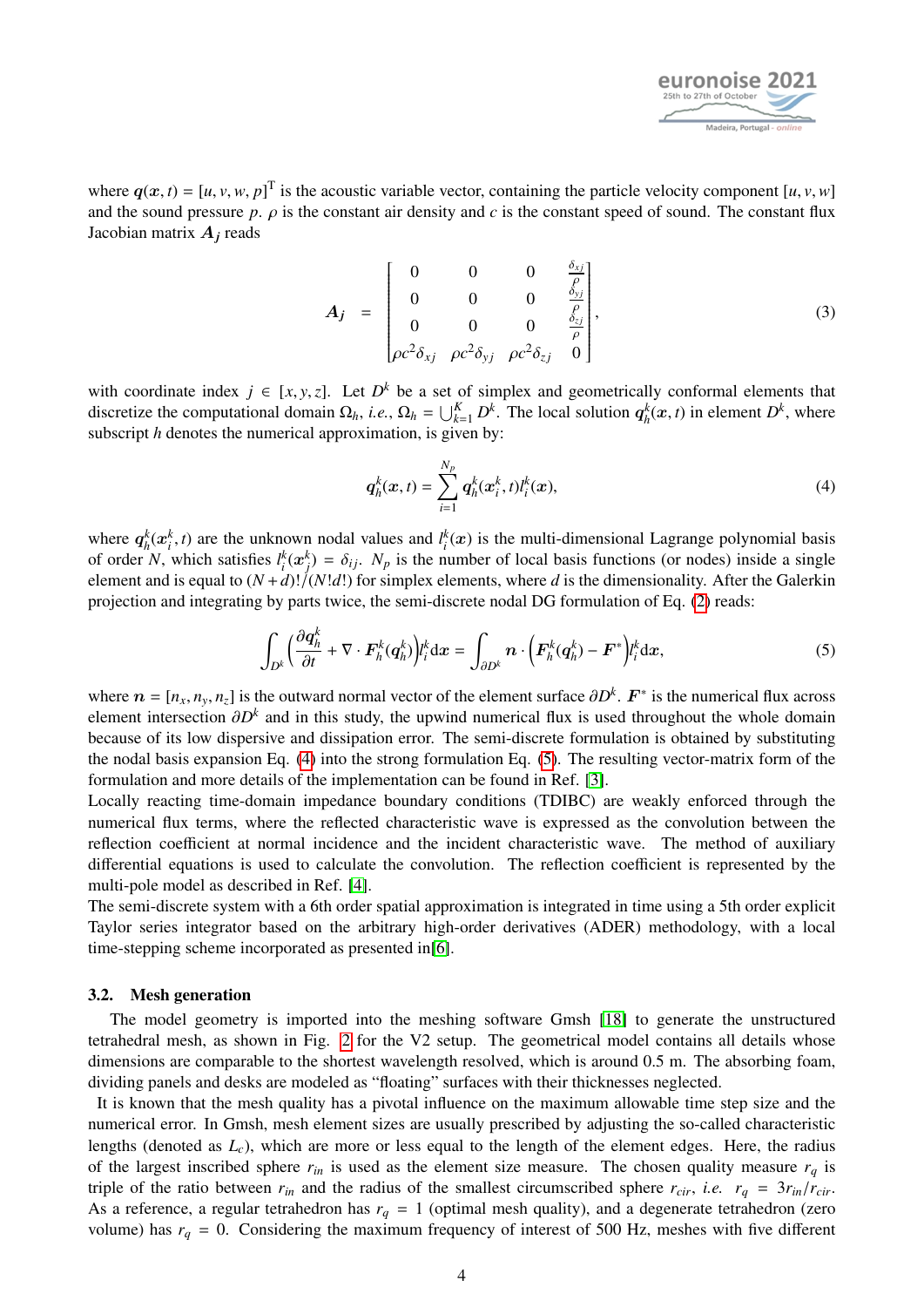

<span id="page-4-1"></span>

Figure 2: Geometry model in Gmsh.

<span id="page-4-2"></span>

Figure 3: Distribution of the mesh quality measure  $r_q$  and the mesh size measure  $r_{in}$ . V1 and V2 are displayed in the left and right plot respectively. The color indicates the number of elements in each bin.

 $L_c = [0.3, 0.35, 0.4, 0.45, 0.5]$  m values are generated for both setups. It is found that decreasing the mesh element size (increasing the number of elements) does not necessarily yield larger values of *r<sup>q</sup>* (better mesh quality). By comparing the distributions of the mesh quality measure  $r_q$  and the element size measure  $r_{in}$ , the meshes with  $L_c = 0.45$  m are chosen for both setups, with their distributions of  $r_q$  and  $r_{in}$  are shown in Fig. [3.](#page-4-2) The number of elements are 50379 and 57489 for V1 and V2, respectively. The points per wavelength is 11.2  $(11.8)$  at the center frequency and 7.9 (8.3) at the upper limit of 500 Hz octave band for the V1 (V2) mesh. In this work, considering the CFL stability condition of the explicit time integration scheme, the time step size is determined by

<span id="page-4-3"></span>
$$
\Delta t = C_{CFL} \cdot \min(r_{in}) \cdot \frac{1}{c} \cdot \frac{1}{(2N+1)}.\tag{6}
$$

In this study,  $C_{CFL}$  is set to 0.9, and min( $r_{in}$ ) = 0.074 m for V1 and min( $r_{in}$ ) = 0.042 m for V2. To accelerate the simulation for the V2 setup, where small elements exist around the corner of table dividers due to the geometry constraint, a local time-stepping scheme [\[6\]](#page-8-5) is used and all elements are divided into two groups. All elements that have  $r_{in} \leq 3 \min(r_{in})$  are marked as fine elements, accounting for 8.4% of total elements, and are time integrated with ∆*t* of Eq. [\(6\)](#page-4-3). The rest are considered as coarse elements and have a time step size of 3∆*t*.

#### <span id="page-4-0"></span>3.3. Acoustic boundary modeling

The measured Sabine absorption coefficients  $\alpha_{S,ab}$  are energy parameters that do not carry phase information. They approximately represent the theoretical random incidence absorption coefficient <sup>α</sup>*rand* for plane wave incidence on an infinitely large surface. However, for wave-based room acoustic simulations, such as the TD-DG method herein, the complex-valued surface impedances or equivalent reflection coefficients are needed for the boundary modeling. In general, it is considered intractable to retrieve the correct complex-valued surface impedance from a real-valued absorption coefficient when there is no more information on the material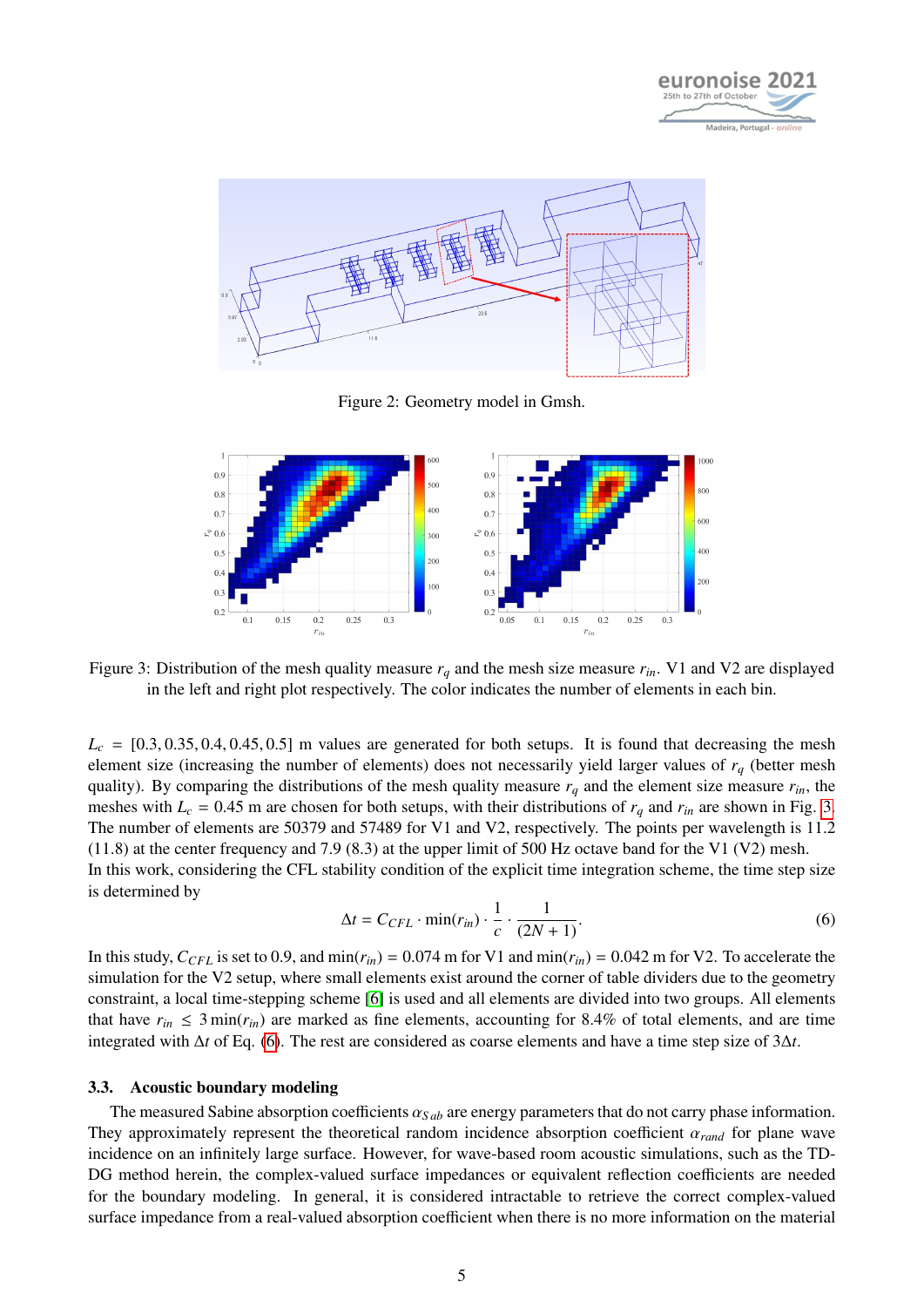

available, because there are an infinite number of surface impedance values that yield the same absorption coefficient. To address this issue, a common strategy is to add some assumptions and constraints [\[19,](#page-9-7) [20\]](#page-9-8). First of all, local reaction is assumed, meaning that the surface impedance  $Z_s(\theta)$  is independent of the angle of incidence  $\theta$  (and thus the surface impedance for normal incidence is assumed representative of all incidence angles). Secondly, as proposed in Refs. [\[21,](#page-9-9) [20\]](#page-9-8), we assume that the measured Sabine absorption coefficient corresponds to the size-corrected absorption coefficient for the low frequency range of interest, which is proposed by Thomasson [\[22\]](#page-9-10) as follows:

<span id="page-5-1"></span>
$$
\alpha_{size}(\theta) = 8 \int_0^{\pi/2} \frac{\text{Re}(Z_s(\theta)) \sin \theta}{|Z_s(\theta) + \bar{Z}_r(\theta)|^2} d\theta,
$$
\n(7)

where  $\bar{Z}_r$  is the averaged radiation impedance over azimuthal angles  $\phi$  and expressed as  $\bar{Z}_r = \int_0^{2\pi} Z_r d\phi/2\pi$ .<br>The average radiation impedance can be calculated with numerical integrations in an accurate way, The average radiation impedance can be calculated with numerical integrations in an accurate way, based on tabulated values provided in Table I of Ref. [\[21\]](#page-9-9).

From the rudimentary assessment of the limited absorption coefficients data, the rigidly-backed foam and carpet correspond to the cases "soft porous" and "hard porous" as discussed in Ref. [\[20\]](#page-9-8). It has been shown therein that the surface impedance of rigidly-backing porous materials, which exhibits a monotonic behavior, can be well captured by approximations with fractional derivatives, similar to the multi-pole model representation as used in the TDIBC here. By contrast, the suspended ceiling with a large air cavity is quite difficult to simulate in practice [\[20\]](#page-9-8), because the cotangent term in the surface impedance produces oscillating behavior. Therefore, the resulting narrow-band frequency variations are impossible to be reasonably captured from the coarse frequencyaveraged octave band data. In this work, restricted by the availability of input data, we preliminarily assume that strong oscillations are not present in the current frequency range of interest. The multi-pole parameters needed for the TDIBC are determined by solving an optimization problem. The idea is to optimize the parameters in the multi-pole approximations of the reflection coefficient at normal incidence (denoted as *Rnor*), which can be linearly transformed into the surface impedance in Eq. [\(7\)](#page-5-1), that produces the best match between the measured and the estimated size-corrected absorption coefficient. The magnitude and the phase angle of fitted reflection coefficients *Rnor* are shown in Fig. [4.](#page-5-2) The corresponding size-corrected absorption coefficients are the values inside the parenthesis of Table [1.](#page-2-2)

<span id="page-5-2"></span>Besides the considered ceiling, foam and carpet, there are other materials in the room absorbing sound in



Figure 4: Estimated reflection coefficient at normal incidence.  $\vartheta(\cdot)$  extracts the phase angle of a complex number.

<span id="page-5-0"></span>the considered frequency range, for example the window glass and gypsum board. However, the detailed information on their sizes and acoustic properties are missing. Here, real-valued impedances in octave bands are assigned to all other surfaces in the room guided by the typical values of absorption coefficients provided in Ref. [\[23\]](#page-9-11), *i.e.*, 0.15, 0.15 and 0.1 for the octave bands 125 Hz, 250 Hz and 500 Hz respectively.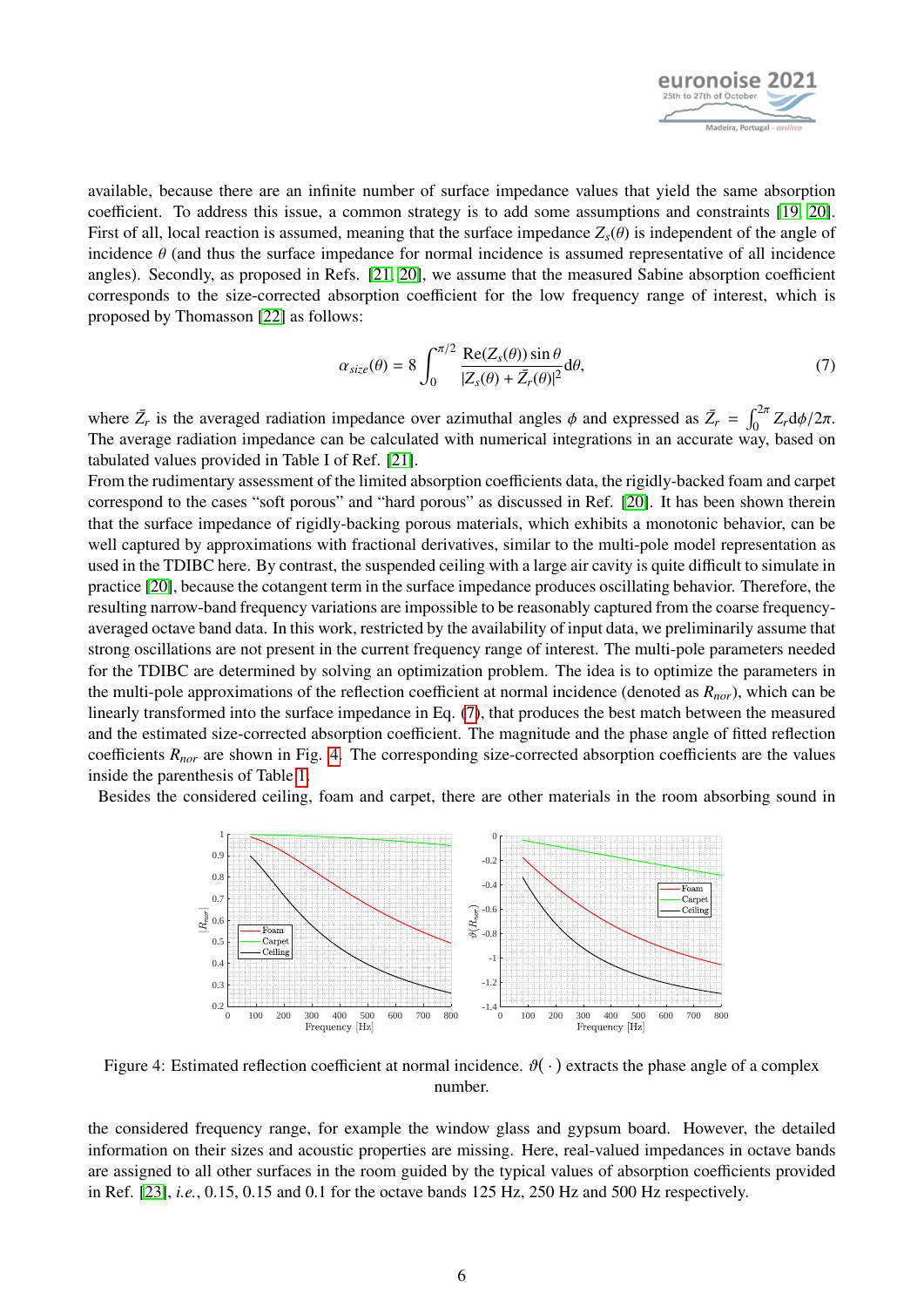

| Para.         | Oct. | Space aver. V1 | Std. V1   | Space aver. V2 | Std. V2   |
|---------------|------|----------------|-----------|----------------|-----------|
| $T_{30}$ [s]  | 125  | 0.83/0.70      | 0.06/0.08 | 0.78/0.61      | 0.09/0.08 |
|               | 250  | 0.80/1.14      | 0.07/0.20 | 0.76/0.82      | 0.14/0.12 |
|               | 500  | 0.64/1.13      | 0.07/0.26 | 0.61/0.79      | 0.10/0.08 |
| $EDT$ [s]     | 125  | 0.70/0.79      | 0.26/0.31 | 0.94/0.92      | 0.33/0.33 |
|               | 250  | 0.57/0.78      | 0.18/0.21 | 0.77/0.68      | 0.22/0.25 |
|               | 500  | 0.55/0.83      | 0.20/0.29 | 0.61/0.69      | 0.21/0.28 |
| $C_{50}$ [dB] | 125  | 4.70/3.0       | 3.10/4.94 | $-0.47/0.34$   | 5.24/2.98 |
|               | 250  | 6.50/4.75      | 2.54/1.66 | 2.02/5.65      | 2.89/4.71 |
|               | 500  | 6.80/3.31      | 3.26/3.00 | 6.25/4.23      | 3.32/2.71 |
| $T_S$ [ms]    | 125  | 77.5/79.0      | 25.9/33.7 | 100.9/99.1     | 35.4/33.7 |
|               | 250  | 66.2/77.8      | 23.6/28.2 | 88.7/75.5      | 28.5/29.0 |
|               | 500  | 59.2/80.6      | 25.3/32.8 | 70.9/76.0      | 24.7/28.3 |

<span id="page-6-0"></span>Table 2: Spatial average of the considered room acoustic parameters and their standard deviation for both setups. The values before the slash are the measured ones and after the slash are the simulated ones.

### 4 Results

The results from the measurements and the simulations are first evaluated in terms of standard room acoustic parameters as stated in ISO 3382–1 [\[24\]](#page-9-12), including reverberation time (*T*30), early decay time (*EDT*), clarity ( $C_{50}$ ) and center of gravity ( $T_S$ ). In the DG simulation, the dodecahedron source is modeled by a point source that has a Gaussian shaped time signal with a non-flat spectrum. Therefore, the simulated responses are deconvolved by the spectral division approach with the water level regularization technique [\[25\]](#page-9-13) applied in order to get the room impulse responses.

In order to evaluate room acoustic parameters that are representative of the whole room, the spatial averaging values, which are obtained from the arithmetic average for all nine receiver locations, are presented in Table [2.](#page-6-0) The standard deviations provide insights into the spatial variance of the parameters across various locations. The first impression of the comparison results is that none of the simulation results match the measured ones very well, except for the center time  $T<sub>S</sub>$  at 125 Hz, which is the center of gravity of the squared impulse response and indicates the balance between clarity and reverberance. Larger deviations are observed for spatial mean values of both  $T_{30}$  and *EDT*, which are directly calculated from the energy decay curve. For  $T_{30}$ , lower values are predicted compared to the measurements for both setups in the 125 Hz octave band, whereas higher values are found in the simulations for the 250 Hz and 500 Hz octave bands. For the clarity  $C_{50}$ , the simulated values are lower than the measured ones, except for setup V2 at 125 Hz, implying that the simulated sound field is more perceptually blurred.

The reverberation time of a room is usually regarded as the predominant indicator of its acoustical properties. However, for the open plan office, good speech privacy between workstations is of primary concern. Therefore, the spatial decay rate of speech  $D_{2,S}$  (level reduction when doubling the distance) and A-weighted sound pressure level (SPL) of speech at a distance of 4 m from the sound source  $(L_{p,A,S,4m})$  as described in ISO 3382-3 [\[17\]](#page-9-5) are investigated. The sound power level of the loud speaker and simulation impulse source are normalized based on the SPL at a distance of 1 m in the free-field condition. Due to the limited frequency range of the wave-based simulations, the logarithm summation of the A-weighted SPL is calculated only up to the 500 Hz octave band instead of 8000 Hz for both simulation and measurements. It should be noted that due to the SPL spectrum of normal speech and the A-weighting, the A-weighted SPL of speech almost fully depends on the 500 Hz octave band.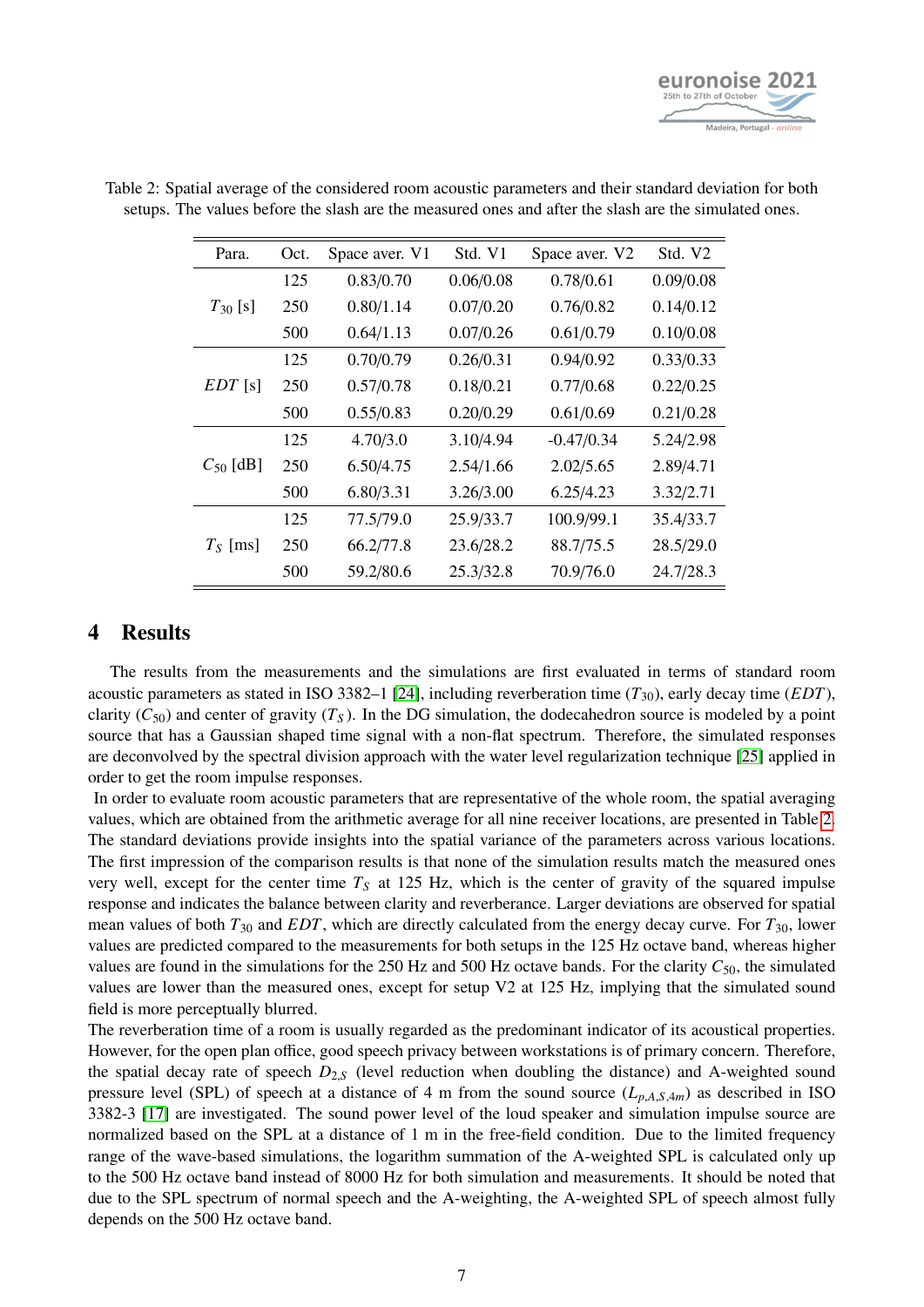

The comparisons for the V1 setup (with empty tables alone) and the V2 setup (with table dividers and side panels ) are shown in Fig. [5,](#page-7-0) where the linear regression is performed to determine  $D_{2,S}$  according to ISO 3382-3 [\[17\]](#page-9-5). It can be seen that the simulations have a lower predicted SPL of normal speech for all receiver locations except the eighth receiver. The discrepancies get smaller at further distance. Furthermore, the simulated spatial decay rates of speech  $D_{2,S}$  are smaller than the measured ones in both cases. For the V1 setup, the monotonic decrease of *<sup>L</sup>p*,*A*,*<sup>S</sup>* is well predicted, while a fairly good agreement of the zigzag shape in terms of  $L_{p,A,S}$  is observed for the V2 setup, implying the effects of the table dividers and side panels are taken into account in the simulations.

The considered comparison has proven to be quite challenging. While it is intractable to pin down the exact

<span id="page-7-0"></span>

Figure 5: Comparison of *<sup>D</sup>*2,*<sup>S</sup>* and *<sup>L</sup>p*,*A*,*S*,4*m*. V1 and V2 are displayed in the left and right plot respectively.

deficiency of the numerical model, the discrepancies between the simulation and measurement results can be elucidated mainly from the following three aspects. First of all, there are inevitable uncertainties and inherent randomness in both the measurements and the simulation inputs, including boundary material properties, geometry and the source/receiver locations. In this study, the lack of knowledge about the exact size of the windows and their acoustic properties could also affects the accuracy of simulated  $T_{30}$  and *EDT*.

Secondly, the measured absorption coefficients of three major absorbing materials according to ISO 354 [\[16\]](#page-9-4) may not truly represent the acoustic properties of the materials due to the limitation of the standard [\[26,](#page-9-14) [27\]](#page-9-15). Furthermore, octave band data does not provide a sufficient frequency resolution for simulation purposes. The acoustic properties of the considered materials might not be monotonic in the interested frequency range, as assumed. Also, the accurate phase information about the surface impedance is missing, which has been shown quite influential in capturing the frequency shift [\[28\]](#page-9-16) and the reverberation time [\[29\]](#page-9-17). This argument is supported by the fact that the standard deviation of *EDT* is slightly larger than that of *T*30, since *EDT* is more sensitive to the relatively sparse early reflections.

Last but not least, the current wave-based simulation models all surfaces as locally reacting. In many applications, this assumption has prevailed due to its simplicity. However, previous studies showed that for grazing incidence waves, considerable discrepancies between locally and extendedly reacting absorbers exist [\[30\]](#page-9-18). For the studied office, the distance between the floor and the absorbing ceiling is rather low. As a consequence, grazing incidence might be more pronounced in the early reflections for certain source-receiver positions, resulting in a serious degradation of the accuracy in *EDT*. Furthermore, extended reaction most likely arises in the suspended ceiling treatment, which has an air gap larger than 200 mm. It has been shown that absorbers with an air gap exhibit strong extendedly reacting behavior and that a better agreement at larger incidence angles at lower frequencies is observed for extended reaction models [\[31\]](#page-9-19).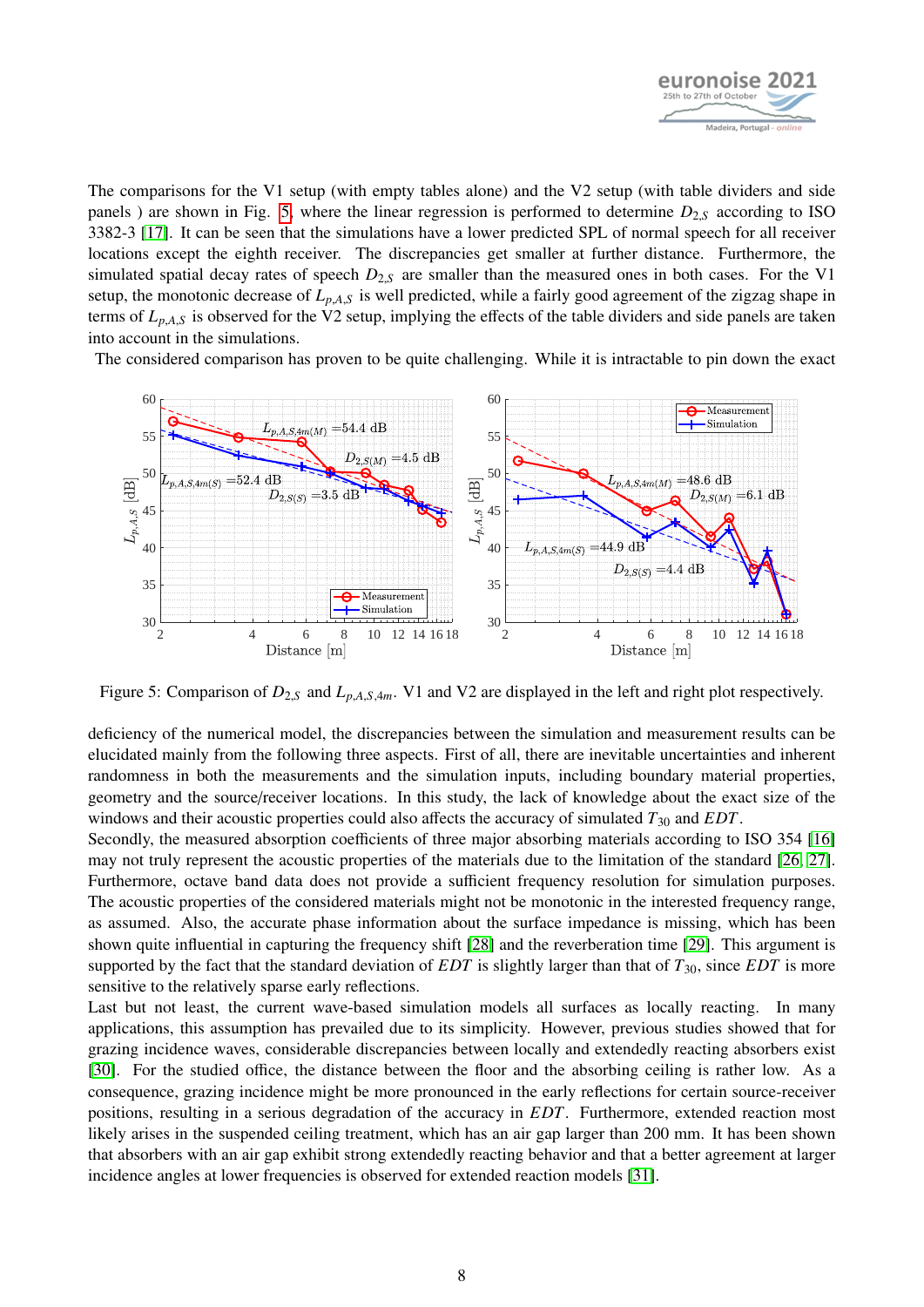

# 5 Conclusion

Wave-based room simulation of a real open plan office in the low-frequency range has been performed with the time-domain discontinuous Galerkin method. The acoustic properties of materials are represented with the energy-based absorption coefficients in octave bands measured with the reverberation chamber method. From this input data, the needed complex-valued surface impedance data is retrieved by fitting the size-corrected Sabine absorption coefficients, assuming monotonic absorption behavior within the interested frequency range. To assess the validity of the whole framework, the simulation results are compared with the measurements in terms of room acoustic parameters.

Noticeable discrepancies between the simulation and measurement results are observed, especially for the reverberation time and early decay time. While it is generally difficult to determine which influencing factors contribute the most to the overall simulation deviations, the potential limitations of the current numerical model are summarized. It should be noted that this work is a preliminary attempt to investigate the applicability for challenging practical cases, where a high level of complexity and uncertainty in model inputs is involved. As future work, experimental validations with increasing level of complexity of room scenarios will be performed. Furthermore, the formulation of extendedly reacting boundary conditions should help to achieve satisfactory improvements in the simulation accuracy.

# References

- <span id="page-8-0"></span>[1] Lauri Savioja and U. Peter Svensson. Overview of geometrical room acoustic modeling techniques. *The Journal of the Acoustical Society of America*, 138(2):708–730, aug 2015.
- <span id="page-8-1"></span>[2] Finnur Pind. *Wave-Based Virtual Acoustics*. PhD thesis, Technical University of Denmark, 2020.
- <span id="page-8-2"></span>[3] Huiqing Wang, Indra Sihar, Raúl Pagán Muñoz, and Maarten Hornikx. Room acoustics modelling in the time-domain with the nodal discontinuous Galerkin method. *The Journal of the Acoustical Society of America*, 145(4):2650–2663, 2019.
- <span id="page-8-3"></span>[4] Huiqing Wang and Maarten Hornikx. Time-domain impedance boundary condition modeling with the discontinuous Galerkin method for room acoustics simulations. *The Journal of the Acoustical Society of America*, 147(4):2534–2546, 2020.
- <span id="page-8-4"></span>[5] Huiqing Wang, Jieun Yang, and Maarten Hornikx. Frequency-dependent transmission boundary condition in the acoustic time-domain nodal discontinuous Galerkin model. *Applied Acoustics*, 164:107280, 2020.
- <span id="page-8-5"></span>[6] Huiqing Wang, Matthias Cosnefroy, and Maarten Hornikx. An arbitrary high-order discontinuous Galerkin method with local time-stepping for linear acoustic wave propagation. *The Journal of the Acoustical Society of America*, 149(1):569–580, 2021.
- <span id="page-8-6"></span>[7] Fabian Brinkmann, Lukas Aspöck, David Ackermann, Steffen Lepa, Michael Vorländer, and Stefan Weinzierl. A round robin on room acoustical simulation and auralization. *The Journal of the Acoustical Society of America*, 145(4):2746–2760, 2019.
- <span id="page-8-7"></span>[8] Fabian Brinkmann, Lukas Aspöck, David Ackermann, Rob Opdam, Michael Vorländer, and Stefan Weinzierl. A benchmark for room acoustical simulation. concept and database. *Applied Acoustics*, 176:107867, 2021.
- <span id="page-8-8"></span>[9] Michael Vorländer. Computer simulations in room acoustics: Concepts and uncertainties. *The Journal of the Acoustical Society of America*, 133(3):1203–1213, mar 2013.
- <span id="page-8-9"></span>[10] Takeshi Okuzono, Toru Otsuru, Reiji Tomiku, and Noriko Okamoto. Fundamental accuracy of time domain finite element method for sound-field analysis of rooms. *Applied Acoustics*, 71(10):940–946, 2010.
- <span id="page-8-10"></span>[11] Marc Aretz and Michael Vorländer. Efficient modelling of absorbing boundaries in room acoustic FE simulations. *Acta Acustica united with Acustica*, 96(6):1042–1050, 2010.